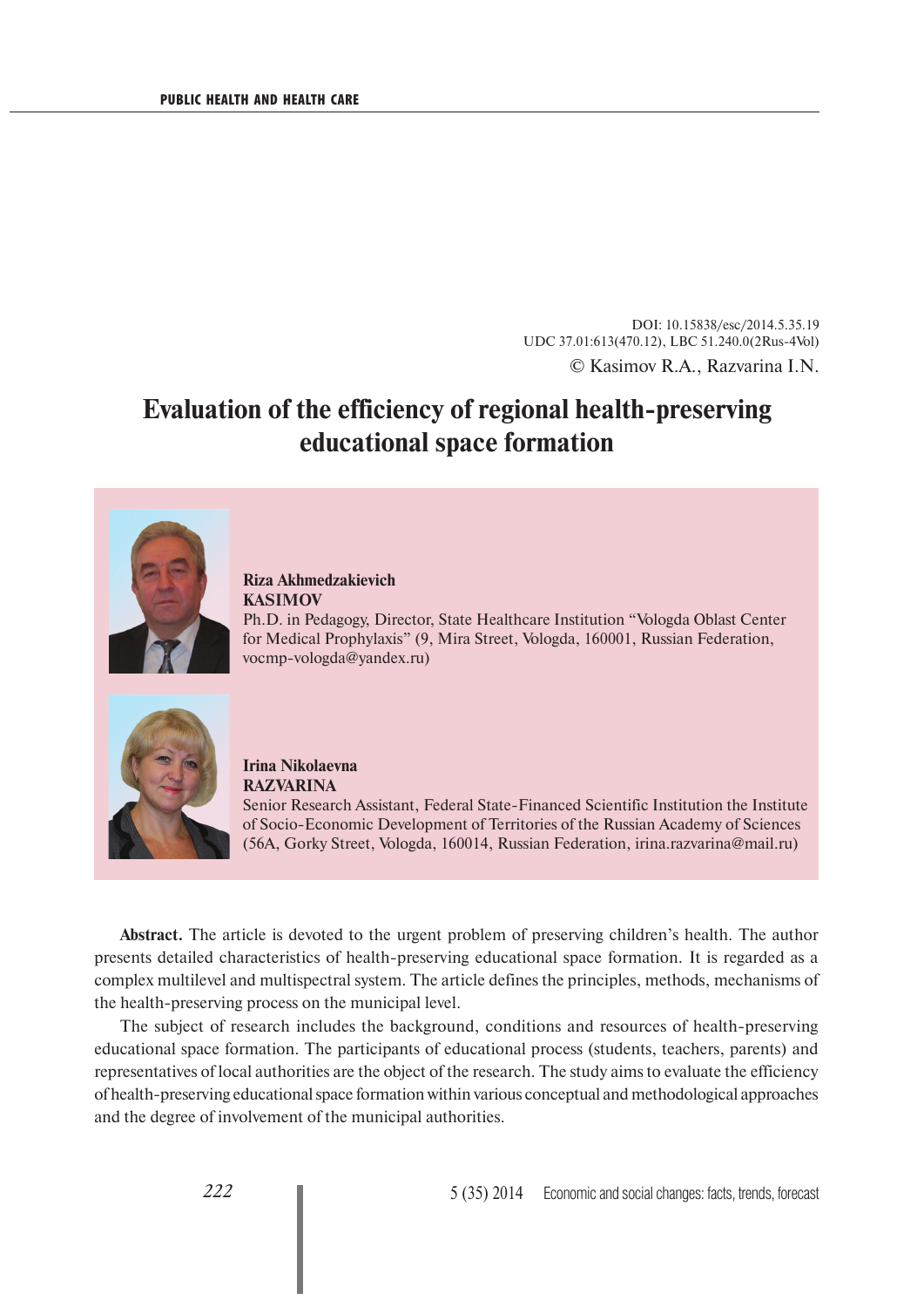In the course of the experiment the author tests the method of estimating the models of regional healthpreserving educational space formation and healthy lifestyle training, developed by the author. The article pays considerable attention to the justification of choosing the optimal strategy within the implementation of health preserving technologies on municipal level. It shows the crucial role of constructive inter-agency cooperation between the education system, health care and the authorities for effective and productive activities in this sphere.

**Key words:** children's health, health-preserving educational space, a comprehensive systematic and synergetic approach, health-preserving activity, inter-agency cooperation.

The federal target program of education development for 2011–2015 sets the most important task to improve the education quality by means of preservation and promotion of health and implementation of health saving forms and technologies in the pedagogical process. Nowadays the health of minor citizens is one of significant indicators of the state welfare.

In this regard, the quantitative and qualitative characteristics of the physical and psychological state of children reflect the real situation of the state of children's health [1, 5, 9, 10, 11]. The demographic crisis and decline in living standards that occurred in Russia in the 1990s (*tab. 1*) had a negative impact on all indicators of children's health. In 2000–2010 general morbidity of the population aged 0–14 increased by 31% in the country and by 38% in the Vologda Oblast [2, 3].

Today the regulatory support of health maintenance of pupils is presented by a wide range of legislative acts of all levels. The main provisions of health saving in this category of the population are reflected in Article 41 of the RF Federal Law of December 29, 2012, No. 273 [8].

It is very important to involve education departments, medical institutions and local authorities in the process of children's health maintenance. Under the Federal Law of September 24, 2003, no. 131-FL "On general principles of organization of local self-government in the Russian Federation" the authorities should create favorable conditions for comprehensive development and life activity of children. It requires interagency cooperation of all actors interested in this activity at the level of municipality.

Therefore, since 2004 the Vologda Oblast has been conducting an experiment to test a model assessing the effectiveness of regional health saving educational space (RHSES) with different levels of the municipality's involvement in this process.

The Vologda Oblast consists of 26 municipalities and 2 urban districts. Within the framework of existing programs the following municipalities take active part in the RHSES formation: Vologdsky District, Cherepovetsky District, Kirillovsky District, Velikoustyugsky District, Gryazovetsky District, Kharovsky District, Vozhegodsky District, Totemsky District, Nyuksensky District, Nikolsky District, Tarnogsky District, Chagodoshchensky District, Kaduysky District.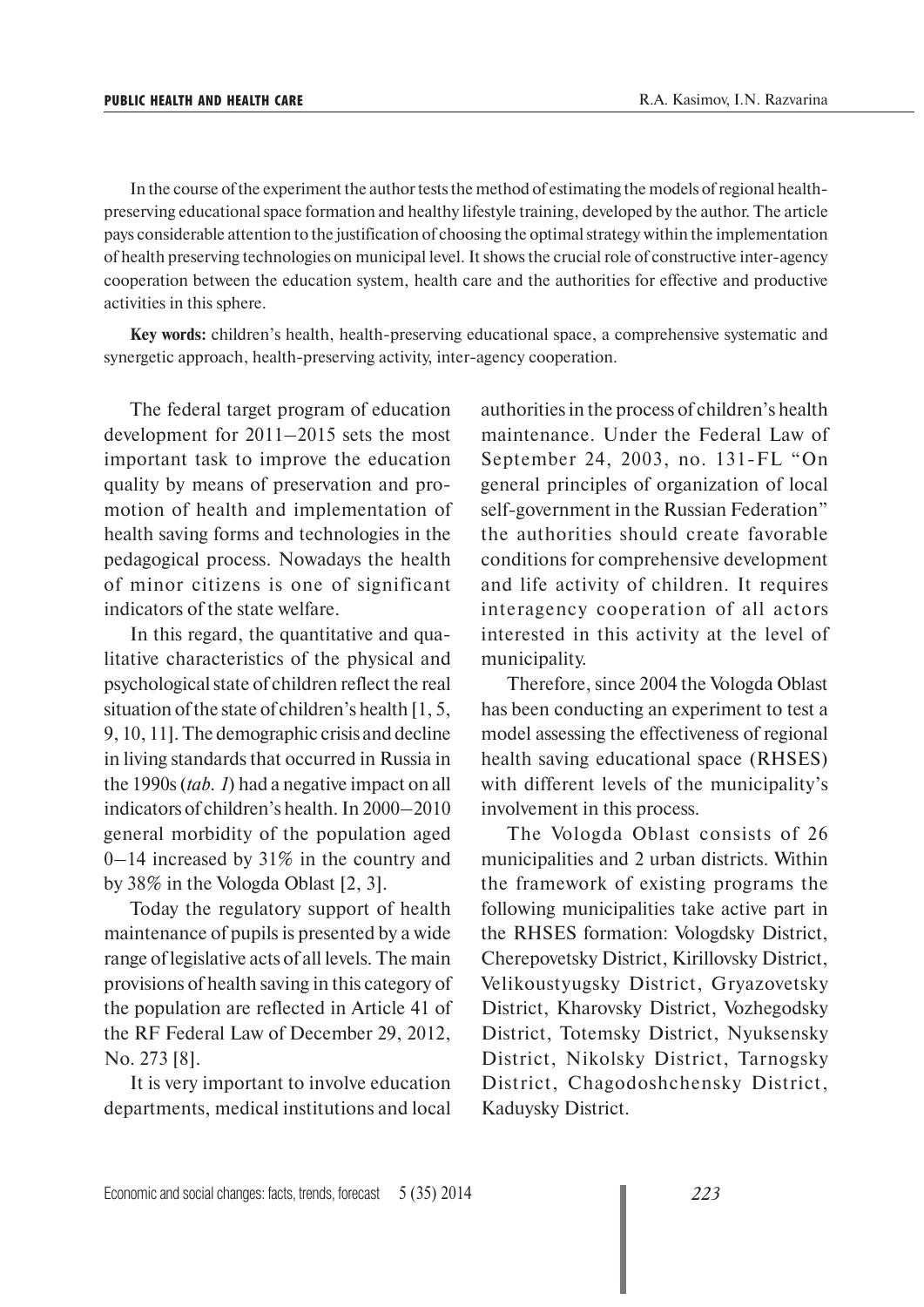| Year | Population*,<br>thousand people |                | Total fertility rate,<br>$\%$ |                | Overall mortality rate,<br>$\%$ |                | Natural decrease (increase),<br>$\%$ |                |
|------|---------------------------------|----------------|-------------------------------|----------------|---------------------------------|----------------|--------------------------------------|----------------|
|      | <b>RF</b>                       | V <sub>0</sub> | <b>RF</b>                     | V <sub>0</sub> | <b>RF</b>                       | V <sub>0</sub> | <b>RF</b>                            | V <sub>0</sub> |
| 1990 | 147 969.4                       | 1 3 5 4 . 1    | 13.4                          | 13.4           | 11.2                            | 12.0           | 2.2                                  | 1.4            |
| 1992 | 148 538.2                       | 1 3 5 2.5      | 10.7                          | 10.2           | 12.2                            | 13.1           | $-1.5$                               | $-2.9$         |
| 1995 | 148 375.8                       | 1 3 3 6 . 2    | 9.3                           | 8.7            | 15.0                            | 16.4           | $-5.7$                               | $-7.7$         |
| 1999 | 147 214.8                       | 1 304.7        | 8.3                           | 8.0            | 14.7                            | 16.1           | $-6.4$                               | $-8.1$         |
| 2000 | 146 596.9                       | 1 295.0        | 8.7                           | 8.8            | 15.3                            | 16.0           | $-6.6$                               | $-7.2$         |
| 2001 | 145 976.5                       | 1 2 8 4 .5     | 9.0                           | 9.4            | 15.6                            | 17.4           | $-6.6$                               | $-8.0$         |
| 2002 | 145 306.5                       | 1 272.7        | 9.7                           | 10.1           | 16.2                            | 18.4           | $-6.5$                               | $-8.3$         |
| 2003 | 144 648.6                       | 1 2 6 1 . 4    | 10.2                          | 10.4           | 16.4                            | 19.8           | $-6.2$                               | $-9.4$         |
| 2004 | 144 067.3                       | 1 250.8        | 10.4                          | 10.7           | 16.0                            | 19.1           | $-5.6$                               | $-8.4$         |
| 2005 | 143 518.8                       | 1 240.4        | 10.2                          | 10.5           | 16.1                            | 18.8           | $-5.9$                               | $-8.3$         |
| 2006 | 143 049.6                       | 1 2 3 0.4      | 10.4                          | 10.9           | 15.2                            | 17.1           | $-4.8$                               | $-6.2$         |
| 2007 | 142 805.1                       | 1 2 2 2.8      | 11.3                          | 11.6           | 14.6                            | 15.9           | $-3.3$                               | $-4.3$         |
| 2008 | 142 742.4                       | 1 217.0        | 12.1                          | 12.0           | 14.6                            | 16.3           | $-2.5$                               | $-4.3$         |
| 2009 | 142 785.3                       | 1 211.2        | 12.4                          | 12.4           | 14.2                            | 16.2           | $-1.8$                               | $-3.8$         |
| 2010 | 142 849.5                       | 1 204.8        | 12.5                          | 12.5           | 14.2                            | 16.8           | $-1.7$                               | $-4.3$         |
| 2011 | 142 960.9                       | 1 199.9        | 12.6                          | 13.0           | 13.5                            | 15.7           | $-0.9$                               | $-2.7$         |
| 2012 | 143 201.7                       | 1 197.4        | 13.3                          | 14.0           | 13.3                            | 15.1           | $-0.02$                              | $-1.1$         |

Table 1. Natural movement of the population in the Vologda Oblast (VO) and the Russian Federation (RF)

\* Yearly average

Sources: *Edinaya mezhvedomstvennaya informatsionno-statisticheskaya sistema* [Unified Interdepartmental Statistical Information System]. Available at: http://www.fedstat.ru/indicator/data.do; *Estestvennoe dvizhenie naseleniya v razreze sub"ektov Rossiiskoi Federatsii za yanvar'–dekabr' 2012 goda* [Natural Movement of the Population in in the Subjects of the Russian Federation in January–December 2012]. Available at: http://www.gks.ru/free\_doc/2012/demo/edn12-12.htm

Vozhegodsky District and Kharovsky District are selected for the experiment. They have typical economic activity, demographic and administrative structures (the administrative centers of the greater part of districts are small towns). In the future it will be possible to extend the results to all territorial units of the region.

We single out the main components of the RHSES development: **legal, sociopedagogical, information** *(figure)*.

The RHSES development levels are classified on the basis of the analysis of national, regional and foreign concepts and strategies for protecting and promoting public health.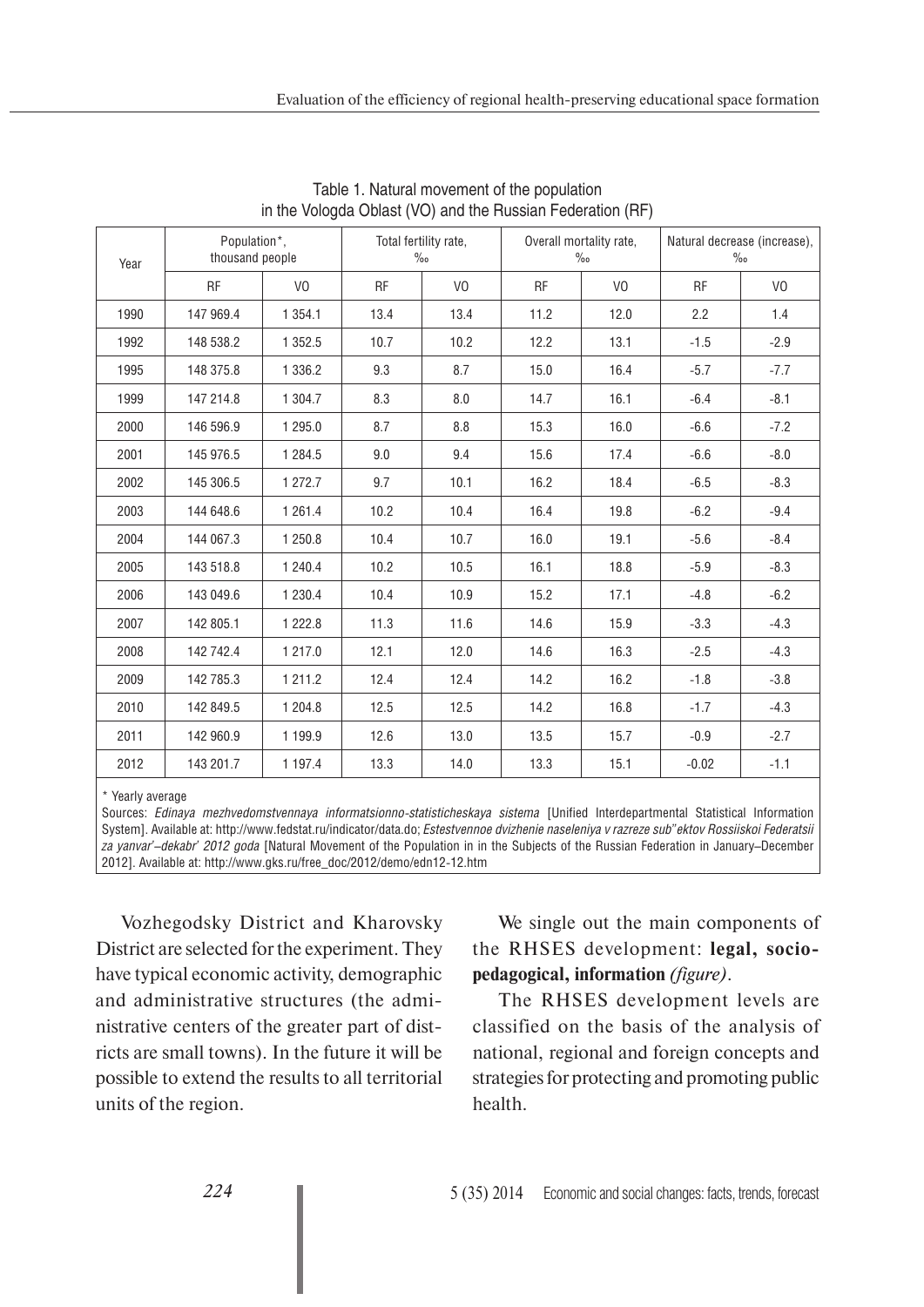

The efficiency of formation of health saving educational space is assessed on the basis of the analysis of its components dynamics.

The state statistics institutions monitor one of the main indicators of the efficiency of RHSES formation, a level of health. However, it can not give information about the performance of the target technologies implementation.

Therefore, we require such indicators, which could reveal the dependence of this process efficiency on the specific measures taken by the RHSES subjects.

The evaluation criteria and indicators of its development should be quite informative, transparent, covering the full range of the analyzed data. In this regard, the level of formation of regional health saving educational space should be evaluated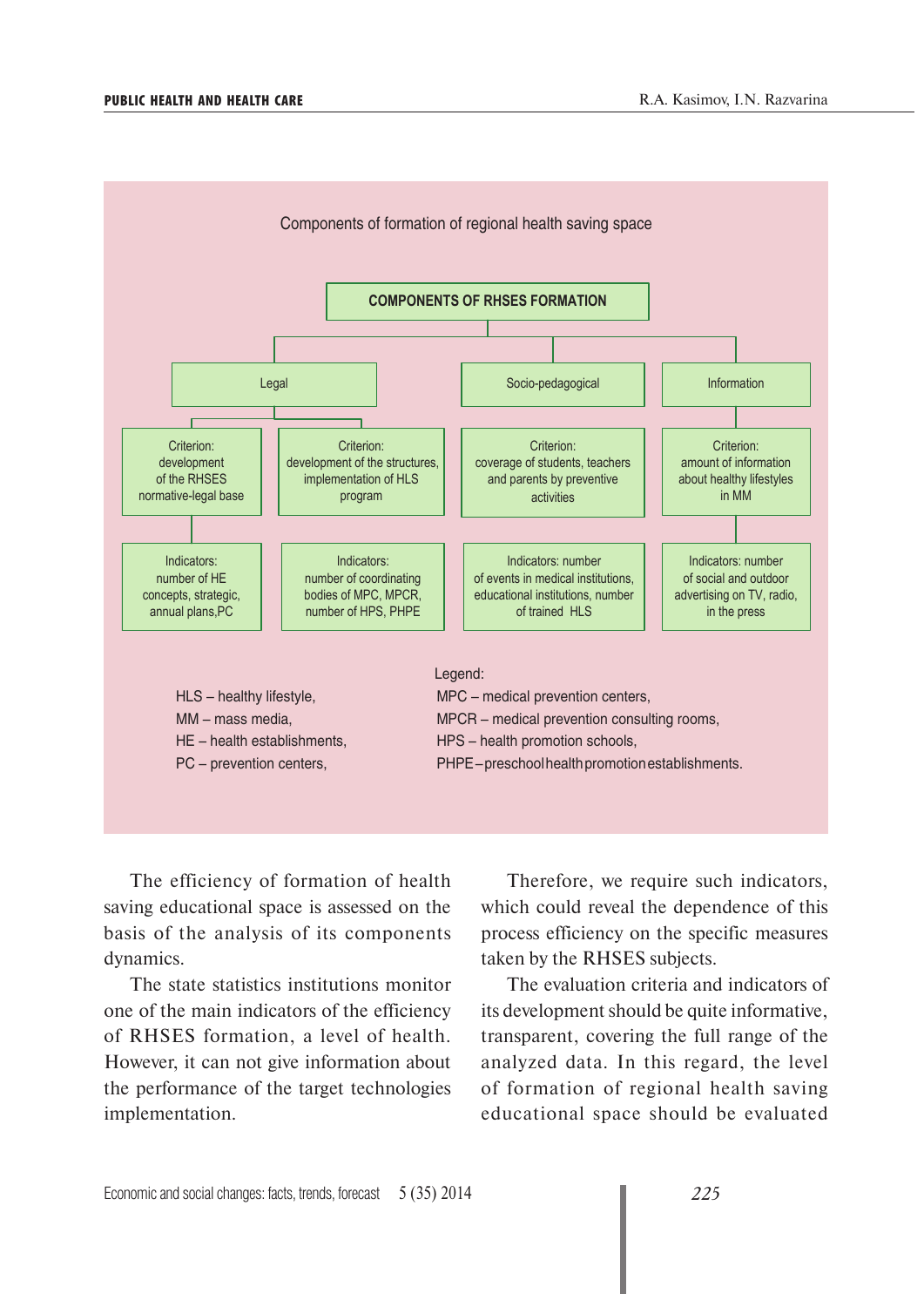according to the following indicators: **high, average and low**. This rating will allow us to analyze the effectiveness of this process comprehensively, taking into account all components. The level of the RHSES development was determined by the coefficients assessing the effectiveness of legal, socio-pedagogical and information criteria and indicators by comparing the obtained results [4].

All secondary schools in Vozhegodsky District took part in the experiment due to the decision of the local executive authorities in the sphere of education; 5 schools in Kharovsky District decided to participate independently. The coordination and evaluation of the results was carried out by the education departments, with the scientific and methodological support provided by the SHI Vologda Regional Center for Medical Prevention. The experiment included the study of health saving space in the municipality as a center of the integrated health environment. The study aimed to compare the effectiveness of health saving technologies according to the following approaches: synergistic (in Kharovsky District) and system (in Vozhegodsky District).

In 2004 the state of students' health in the pilot areas was characterized as bad. The experiment registered not only a significant proportion of smokers and drinkers, but also several cases of substance use, and it revealed the trend of the loss of spiritual and moral values (including healthy lifestyle) among the pupils, contributing to decreased physical activity and increased morbidity. However the regions, rural settlements and educational institutions have not developed the programs protecting children's health.

Let us note that at the regional, municipal and local levels the experiment was preceded by the implementation of the package plan that had promoted the health saving processes in these areas:

– in accordance with the Vologda Oblast Governor Decree "On the concept of longterm policy for protection and promotion of health in the Vologda Oblast "The Vologda Oblast – Health-21" of May 15, 2000, No. 416, the main task was to protect and strengthen children's health;

– in 2002 in accordance with this document the Strategic plan for protection and promotion of health in the Vologda Oblast for 2002–2010 was adopted;

– in 1999–2002 under the EU TACIS international program "Preventive Health Care Systems" the WHO program "Health promotion school", which showed high efficiency, was implemented in three pilot schools (secondary schools No.18, 24, 3 in Totma);

– the leaders of educational departments participated in the regional interagency conference devoted to the results of the WHO project "Health promotion school" in Totma in 2003. The recommendations on the study of this experience and its use at local health institutions were adopted;

– in 2004–2014 the municipalities of the region regularly hosted interagency training conferences (31 in total) concerning the development and implementation of the programs to promote healthy lifestyles among children and adults;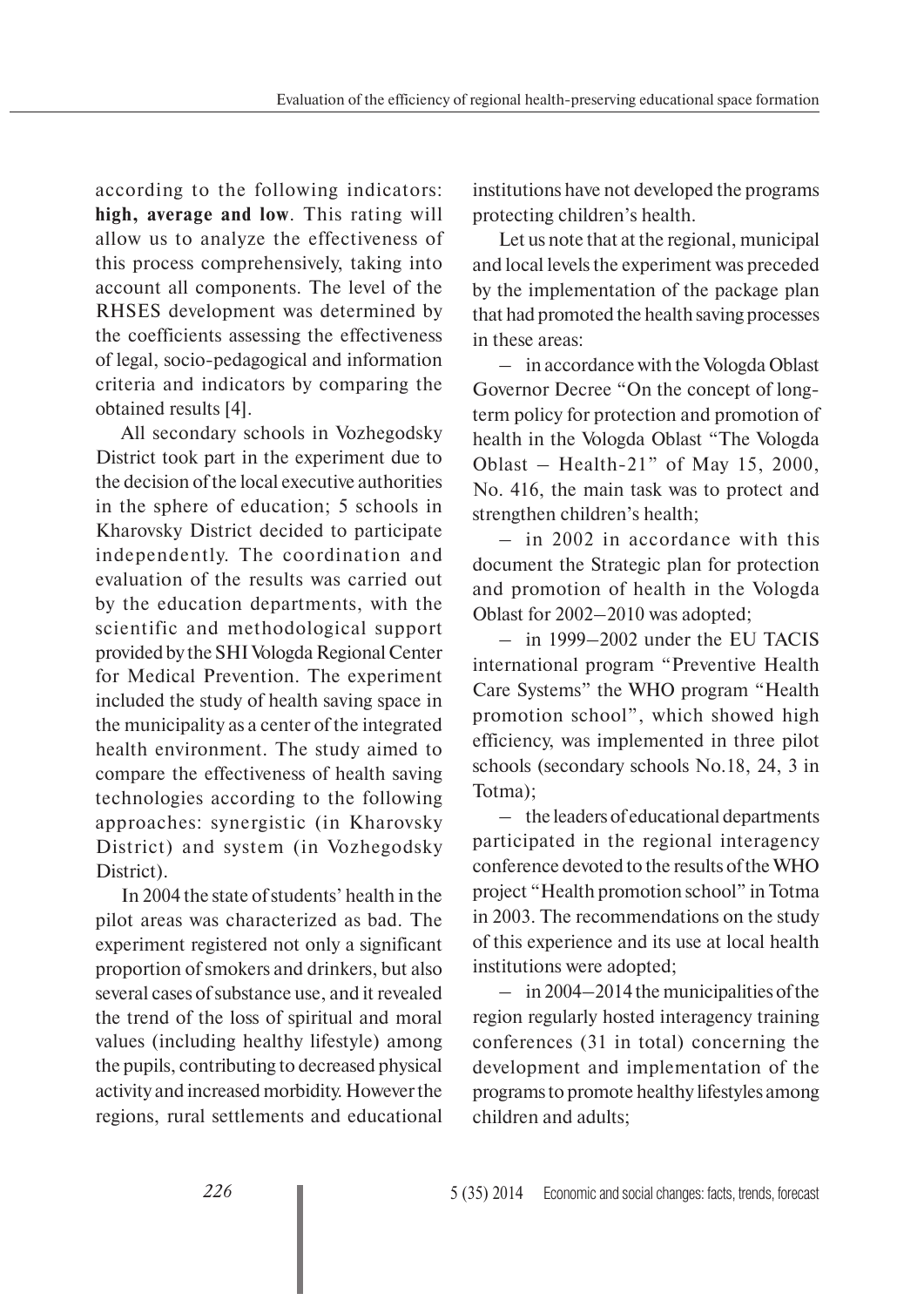– the Vologda Institute of Education Development and the Vologda Regional Center for Medical Prevention carried out seminars on the development of health saving technologies in the specialized institutions for their heads;

– the seminars for teachers to develop health saving programs were conducted. The rural educational institutions were attended by the specialists of the Vologda Regional Center for Medical Prevention, other health care centers and dispensaries, the laboratory of health and the center of prevention of drug addiction among children and adolescents of the Vologda Institute of Education Development.

The regional concept and strategic plan for the protection and promotion of the population's health, the experience in the implementation of school health programs with international participation and the training events have become a methodological basis for the health processes development in the educational institutions in Kharovsky and Vozhegodsky districts.

The experimental study included: narrative recitals, a forming part, comparativeanalytical components and findings.

To promote a healthy lifestyle among children it was necessary to expand the range of preventive activities of first-aid stations and consulting rooms of medical prevention, created by the decision of the regional administration. The medical staff studied special programs; their job responsibilities included those related to primary prevention of non-communicable diseases in children.

Thus, the qualitative content of the functions and activities of medical institutions expanded, including in areas such as:

– coordination of interaction between medical services and education in the framework of health care;

– informational and methodological support for the implementation of health programs in schools, with the regional prevention centers and dispensaries being attracted in it;

– monitoring of the implementation of health programs in educational institutions;

– assessment of the effectiveness of health care activities in the educational institutions in cooperation with the regional education department and the regional center for medical prevention.

To implement these measures the network of medical institutions has been formed. They aim to protect and promote children's health. The next stage is combining the resources of different society sectors and their actions in this direction, increasing the responsibility for children's health of all participants of the educational process, expanding the functions of medical institutions.

Thus, the medical prevention structures have begun to perform the functions of the centers responsible for health maintenance due to the synergetic effect. The region has created a two-tier network of responsibility centers: at the municipal level it is a department for medical prevention in the central regional hospital; in the rural areas it is consulting rooms of medical prevention at district hospitals or first-aid stations.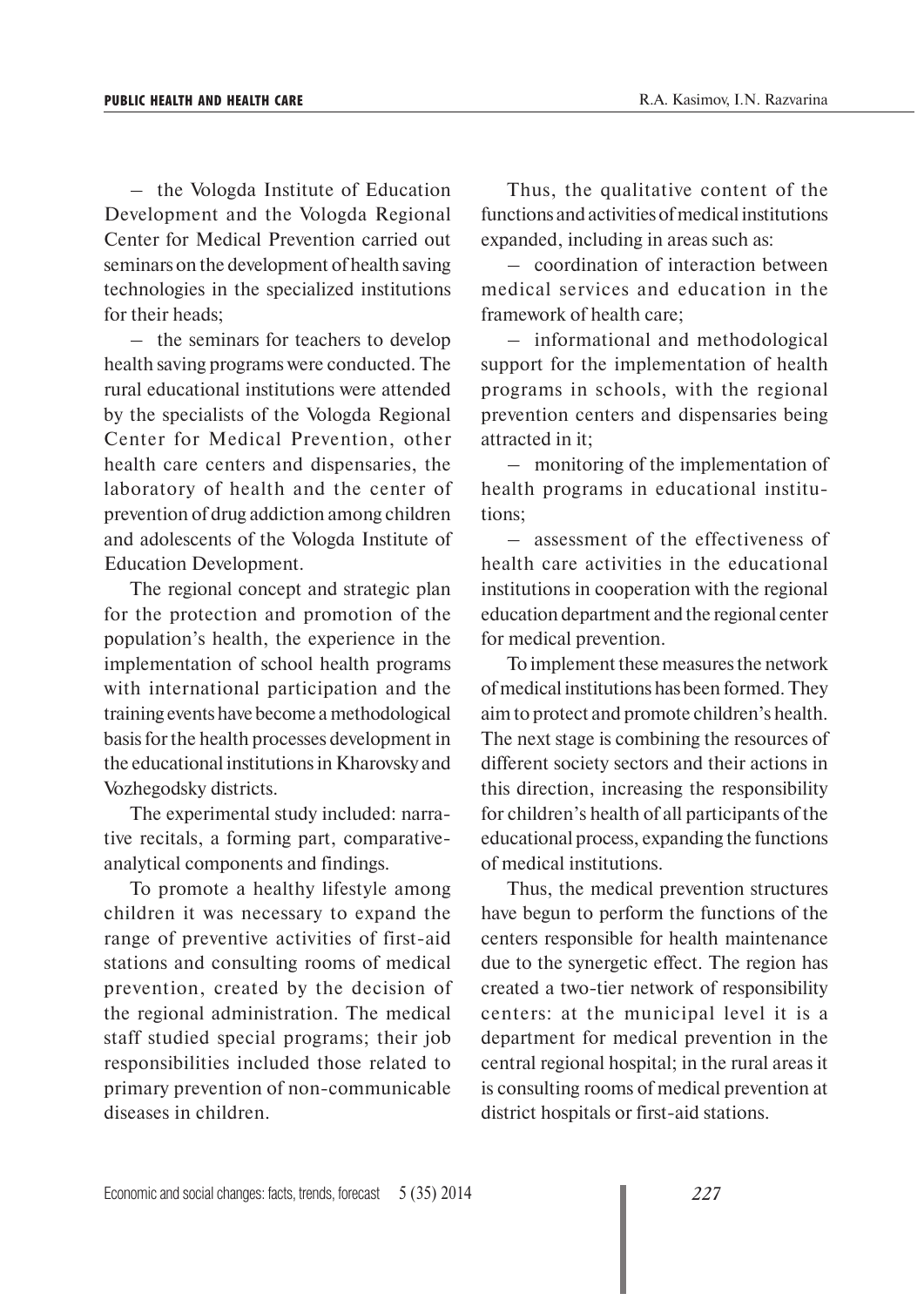The responsibility centers are solving the following tasks:

1. Participation of government officials in the process to develop a healthy lifestyle in educational institutions.

2. Preparation of the meetings of the interdepartmental coordinating councils on the protection and promotion of health.

3. Coordination of the interagency working groups elaborating health care programs.

4. Provision of methodological assistance in developing and implementing programs for healthy lifestyles at school.

5. Interaction with the regional education department in order to organize pedagogical support for healthy lifestyles programs, spread information about health and healthy lifestyles among students by means of mass media.

6. Monitoring development and methodological support of health saving programs in educational institutions.

7. Evaluation of the effectiveness of health programs implemented by educational institutions.

The analysis of the activities of the health responsibility centers has revealed that they

are able to effectively exercise their functions when cooperating with local authorities; municipal governance and educational institutions; other government departments, public organizations and business representatives interested in solving the children's health problems; pupils' parents; volunteer groups, movements for a healthy generation; mass media.

Considering the subject and experimental nature of the study, we assessed the implemented measures by means of a questioning poll. The target audience was junior and high senior students, their parents and teachers.

The educational institutions were selected by means of a random number generator in Ехсеl. The study covered 3 secondary schools in Vozhegodsky District and 4 schools in Kharovsky District, including 25% of the pupils in the 5–7th and 8–11th grades, taking into account the ratio between the pupils of the district center (46–48%) and villages (52–54%). The adult population was represented by parents and teachers. The experiment was conducted in the following years: 2004/2005, 2007/2008, 2013/2014 academic years (*tab. 2*).

|                                 | Years of the study |           |           |  |  |  |
|---------------------------------|--------------------|-----------|-----------|--|--|--|
| Number                          | 2004-2005          | 2007-2008 | 2013-2014 |  |  |  |
| Pupils (Vozhegodsky District)   | 246                | 241       | 116       |  |  |  |
| Pupils (Kharovsky District)     | 227                | 232       | 120       |  |  |  |
| Teachers (Vozhegodsky District) | 64                 | 55        | 9         |  |  |  |
| Teachers (Kharovsky District)   | 63                 | 60        | 10        |  |  |  |
| Parents (Vozhegodsky District)  | 214                | 203       | 116       |  |  |  |
| Parents (Kharovsky District)    | 207                | 226       | 120       |  |  |  |

Table 2. Sample size of the study, people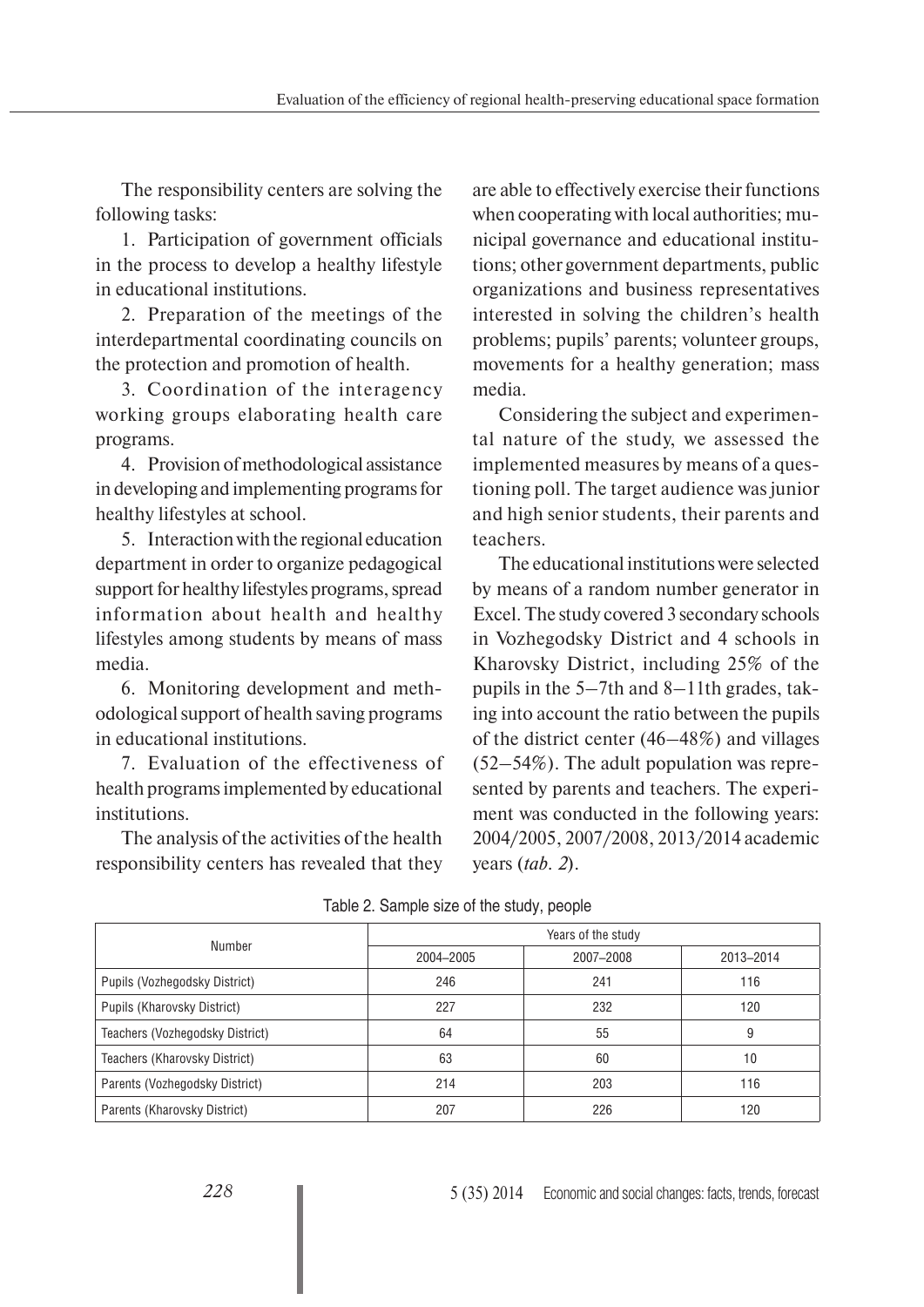The statistical database was processed by means of SPSS Statistics. The research tools were developed on the basis of a standard questionnaire of the international program for the integrated prevention of noninfectious diseases developed by the world health organization "CINDI" ("CINDI–Children", "CINDI–adults") with the changes, made by the authors, to meet the goals of the study.

The basic conditions for the effective formation of health saving educational space are characterized through the dynamics of the **legal component development**:

1. Regulatory indicators:

– the number of the developed and implemented concepts for the protection and promotion of children's health (at the regional and municipal levels);

– the number of the developed and implemented long-term interdepartmental strategies (plans) for the protection and promotion of children's health (at the regional and municipal levels);

– the number of the developed and implemented annual interdepartmental plans for the protection and promotion of children's health in the municipalities and rural settlements;

– the number of the developed and implemented regional and municipal interdepartmental target programs for healthy lifestyles of children and adolescents.

The RHSES effectiveness in terms of the normative-legal base indicators can be evaluated by the representation coefficient, defined as a ratio between the number of the elaborated normative-legal acts to their

required number either in the region or in the municipality or in the rural settlement.

2. Organizational and structural indicators:

– the number of established and functioning regional, municipal and rural interagency coordinating bodies on the health problems of children and adult population;

– the number of regional and municipal centers of medical prevention;

– the number of departments (consulting rooms) of medical prevention in the health care organizations;

– the number of preschool institutions implementing the program of healthy lifestyle formation;

– the number of schools implementing the program of healthy lifestyle formation;

– the number of the organizations and enterprises implementing the program for healthy lifestyle formation at the workplace (organizations and enterprises employing over 100 in urban areas and over 50 people in rural areas).

The RHSES effectiveness in terms of the actors involved can be assessed by the participation coefficient, defined as a ratio of the number of structures that implement healthy lifestyles programs to the total number of such structures either in the region or in the municipality or in the rural settlement (or to the required number).

The dynamics of **the socio-pedagogical component** characterizes the effectiveness of the process and the result of the formation of a healthy lifestyle among the subjects of the educational process.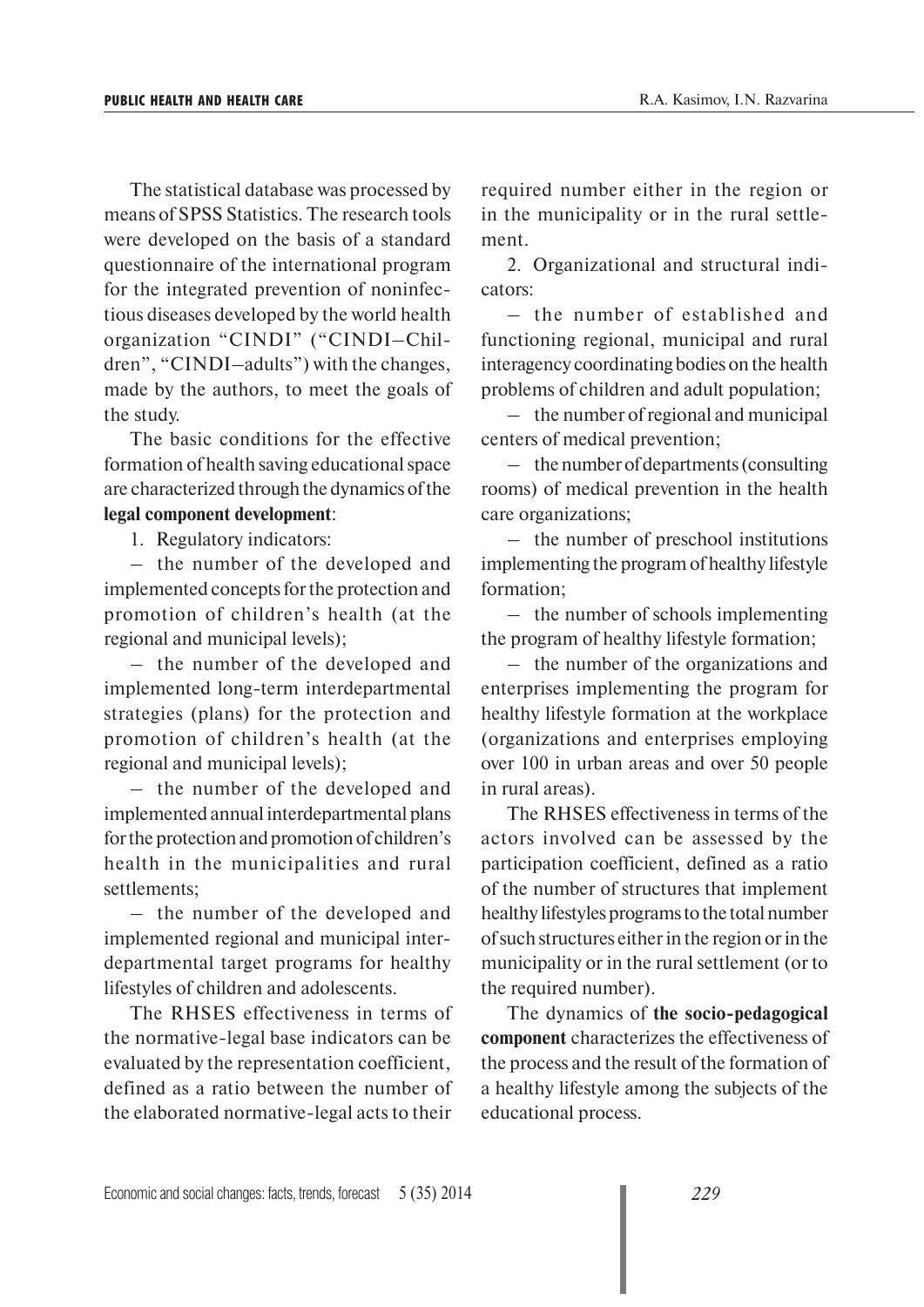At the first stage the effectiveness of the socio-pedagogical component was estimated by the indicators identified on the basis of the analysis of theoretical material and experimental work in educational institutions, and by such an indicator as the coverage of students, teachers and parents by preventive activities.

The following indicators are taken into account:

– the number of preventive measures implemented by medical institutions and their coverage of the educational process participants at the regional and municipal levels;

– the number of preventive measures implemented by educational institutions and their coverage of the educational process participants at the regional and municipal levels;

– the number of preventive measures implemented by other institutions and their coverage of pupils, teachers and parents at the regional and municipal levels;

– the number of experiment participants trained in healthy lifestyle.

The participation of municipalities in the formation of health saving educational space was evaluated by the monitoring of annual plans for protection and promotion of the population's health in the municipalities and rural settlements, for training in a healthy lifestyle.

The number of conducted events and the number of people trained in healthy lifestyle in absolute numbers (per month, quarter and year) are necessary for comparative evaluation of the educational process participants' activity.

At the second stage the following indicators were identified: dynamics of physical activity, dynamics of medical activity and dynamics of psychological activity.

The development of **the information component** characterizes the efficiency of the process of information support for the RHSES formation.

The evaluation indicator is the amount of information on TV, radio and in the press, contributing to the formation of a healthy lifestyle.

The indicators are the following:

– the number of released TV shows, published articles, sections on the topics such as behavioral risk factors and healthy lifestyles (regional and municipal TV channels);

– the number of newsletters, newspapers, magazines, covering the topic of behavioral risk factors and healthy lifestyles, published in the region and municipality, and their circulation;

– the frequency of social advertising on disease risk factors and healthy lifestyles (regional and municipal mass media);

– the number of units of outdoor social advertising on disease risk factors and healthy lifestyles and its display per day (in the regional center, municipality, rural settlement).

The effectiveness of the RHSES formation in terms of the amount of information about a healthy lifestyle, spread in mass media, is assessed by means of the monitoring that requires an information support sufficiency coefficient.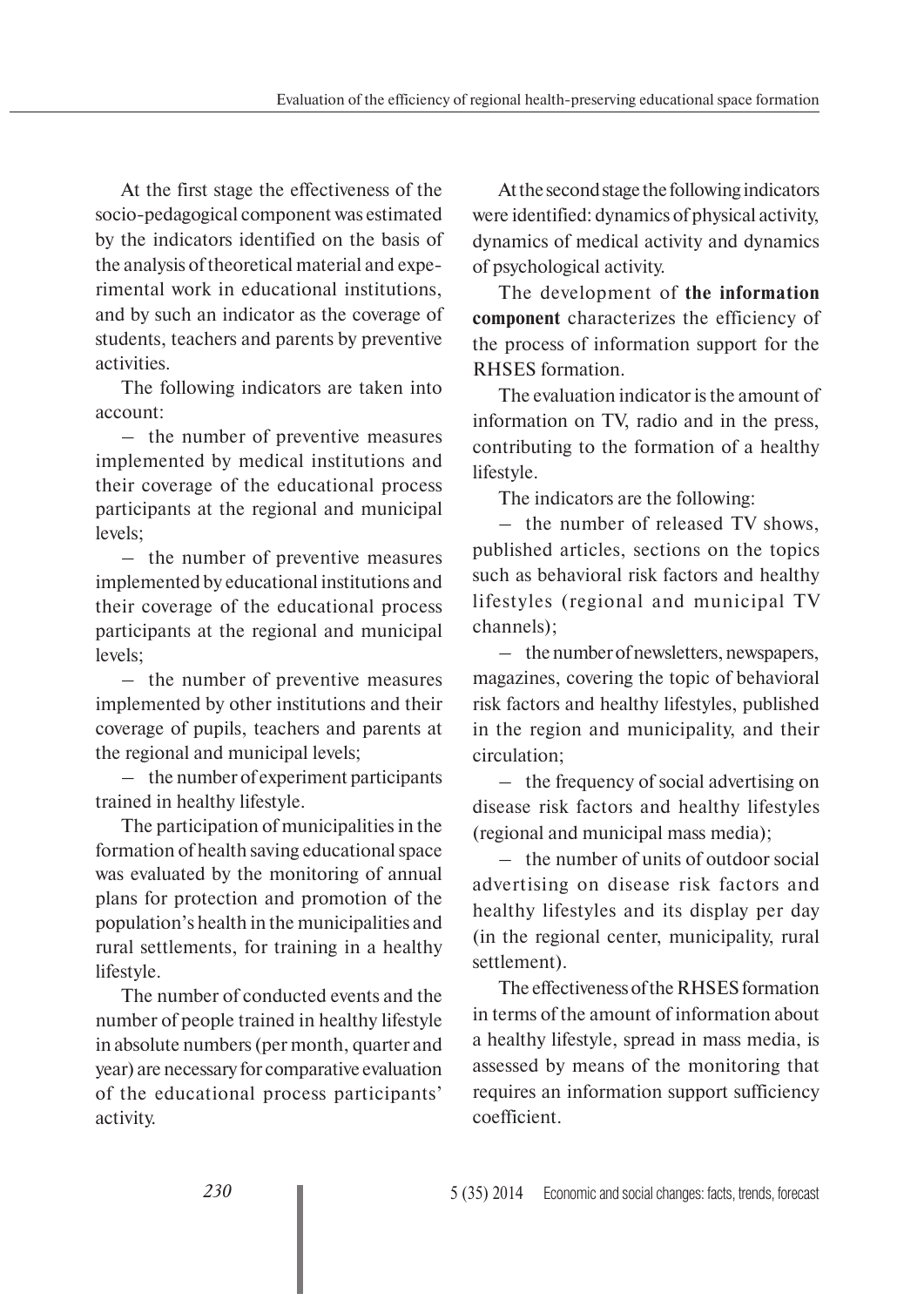We should mention an additional source. of information necessary for the analysis, such as data on the number of pupils assigned to different health groups, the number of lessons missed due to illness and a number of days the teachers have been on sick leave in the current academic year. These data are also compared with the previous year. For the same purpose the objective indicators of the schoolchildren's health can be compared, such as the results of periodic health examination and medical examination.

Health saving activities of parents and teachers are theoretical knowledge and practical skills for healthy lifestyles. The main task of adults is to teach their children not only knowledge, skills, but also a healthy lifestyle. The obtained data help to evaluate the effectiveness of the formation of healthy lifestyle among pupils and their immediate environment – parents and teachers, and the dynamics of health saving educational space in the educational establishments and municipality, in general.

According to the analysis of morbidity in pupils in Vozhegodsky and Kharovsky districts, the implementation of the programs "Health saving school" had a positive impact on promotion of children's health. The results of the experiment show that Kharovsky District is marked by the growth of pupils' physical, environmental and psychological activity at schools implementing health saving programs.

The research into the formation of health saving educational space in two municipalities

of the Vologda Oblast (Kharovsky and Vozhegodsky districts) in the context of synergistic and systemic approaches confirms the hypothesis, put forward in our work, and indicates high performance of municipal education authorities.

However, the research analysis reveal the advantage of the synergistic approach applied in the educational institutions of Kharovsky District over the systematic approach applied in the educational institutions of Vozhegodsky District *(tab. 3)*.

According to the experiment results, Kharovsky District is marked by the growth of pupils' physical, environmental and psychological activity at schools implementing health saving programs. In Vozhegodsky District there is an increase of only two types of activities – physical and medical.

The objective indicators of the health state of children include health groups singled out in accordance with the recommendations of the Institute of Hygiene of Children and Adolescents. Health group I includes children who do not have deviations by all health indicators, or have minor deviations that do not affect the state of health and do not require special treatment.

Group II includes healthy children with high load according to the biological, genealogical, social anamnesis and with the risk of chronic diseases development. Group III includes children with chronic diseases or congenital disorders. Groups IV and V include children with rare and chronic diseases, who constitute a small part of pupils or undergo training in special educational establishments.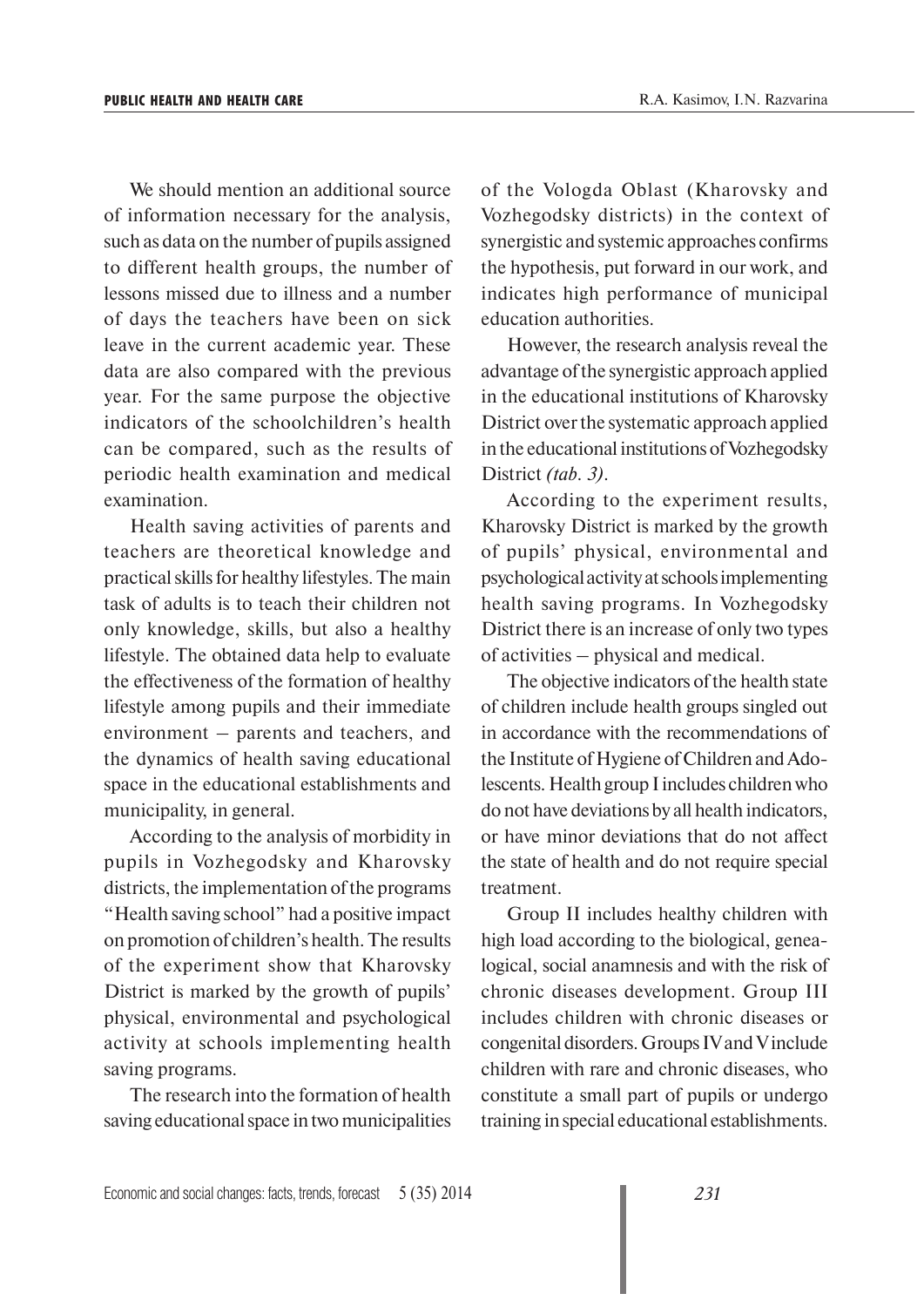### Table 3. Comparative analysis of the health saving educational space formation in the municipalities by the dynamics of the types of health saving activities in the educational institutions of Kharovsky and Vozhegodsky districts

|     |                                                                                                                                                                                               | Dynamics of the formation of the types of health saving activities |                                                            |  |  |  |
|-----|-----------------------------------------------------------------------------------------------------------------------------------------------------------------------------------------------|--------------------------------------------------------------------|------------------------------------------------------------|--|--|--|
| No. | Types of health saving activities                                                                                                                                                             | <b>Educational institutions</b><br>of Kharovsky District           | <b>Educational institutions</b><br>of Vozhegodsky District |  |  |  |
| 1.  | Physical                                                                                                                                                                                      | $\ddot{}$                                                          | $\ddot{}$                                                  |  |  |  |
| 2.  | Environmental                                                                                                                                                                                 | $+$                                                                | 0                                                          |  |  |  |
| 3.  | Medical                                                                                                                                                                                       | 0                                                                  | $+$                                                        |  |  |  |
| 4.  | Psychological                                                                                                                                                                                 | $\ddot{}$                                                          | 0                                                          |  |  |  |
| 5.  | Moral                                                                                                                                                                                         | 0                                                                  | 0                                                          |  |  |  |
| 6.  | The sum of the effectiveness indicators:<br>- activities growth                                                                                                                               | 3                                                                  | 2                                                          |  |  |  |
|     | - unchanged activities                                                                                                                                                                        | $\overline{2}$                                                     | 3                                                          |  |  |  |
|     | - reduced activities                                                                                                                                                                          |                                                                    |                                                            |  |  |  |
|     | Legend of the dynamics of the formation of activities:<br>"+" – growth or a growth trend of activities;<br>"-" - reduction or a reduction trend of activities;<br>"0" – unchanged activities. |                                                                    |                                                            |  |  |  |

|                                | Health<br>group | 9 grade   |                       | 10 grade  |               | 11 grade  |               | Growth rate<br>$(+ or -)$ |
|--------------------------------|-----------------|-----------|-----------------------|-----------|---------------|-----------|---------------|---------------------------|
| Region                         |                 | 2004-2005 |                       | 2005-2006 |               | 2006-2007 |               |                           |
|                                |                 | Number    | $\frac{0}{0}$         | Number    | $\frac{0}{0}$ | Number    | $\frac{0}{0}$ |                           |
| Vozhegodsky<br><b>District</b> |                 | 85        | 30.5                  | 42        | 32.1          | 48        | 38.4          | 7.9                       |
|                                | $\overline{2}$  | 180       | 64.5                  | 81        | 61.8          | 66        | 52.8          | $-11.7$                   |
|                                | 3               | 14        | 8<br>11<br>6.1<br>5.0 | 8.8       | 3.8           |           |               |                           |
| Kharovsky<br><b>District</b>   |                 | 82        | 28.8                  | 37        | 25.8          | 24        | 21.1          | $-7.7$                    |
|                                | $\overline{2}$  | 121       | 42.4                  | 70        | 49.0          | 66        | 57.8          | 15.4                      |
|                                | 3               | 82        | 28.8                  | 36        | 25.2          | 24        | 21.1          | $-7.7$                    |

## Table 4. Dynamics of pupils' health at schools of Vozhegodsky and Kharovsky districts in accordance with health groups

To facilitate the assessment of the health technologies effectiveness in educational institutions in practice, as a rule, the first three groups of children's health are used.

The objective data on the health state of pupils at schools of Kharovsky and Vozhegodsky districts, obtained due to the study of medical cards, are presented in *table 4*.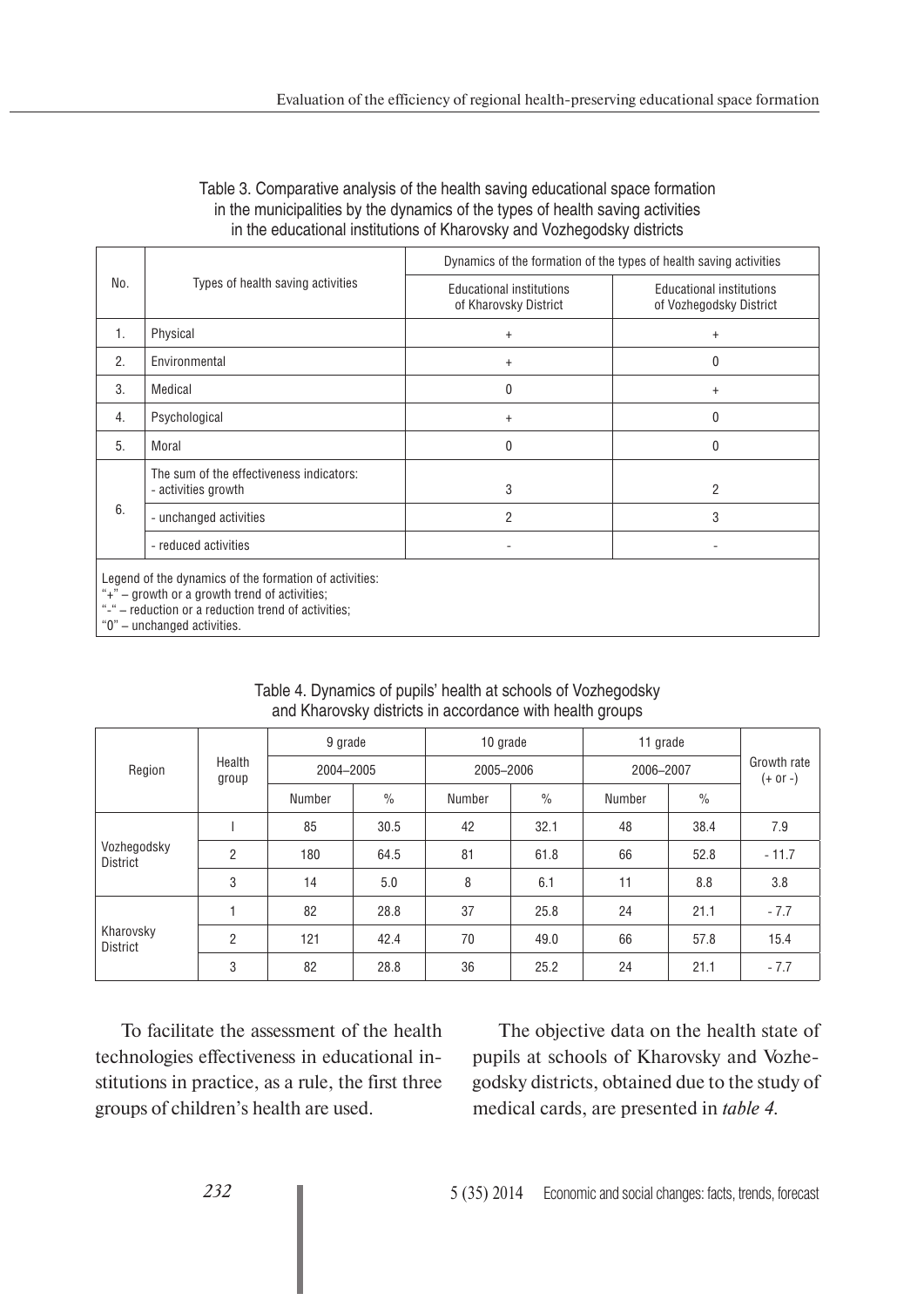In 2004–2007 the number of children with health group I at schools of Vozhegodsky District increased by 8%, in Kharovsky District this indicator declined by 8%. The positive changes in Vozhegodsky District are caused by the influx of healthier junior senior students. Accordingly, the number of children with health group II declined (12%) in Vozhegodsky District and increased (15%) in Kharovsky District.

Moreover, the share of children with health group III in Vozhegodsky District increased by 4% and in Kharovsky District decreased by 8%, which proves insignificant advantages in the implementation of health programs at schools of Kharovsky District.

In 2004–2007 the number of teachers being on sick leave declined in both regions insignificantly *(tab. 5*): by 4 cases in Vozhegodsky District and by 15 in Kharovsky District. However, the number of work days missed due to illness and the average

duration of one case increased by 113 days and 1.8 days, respectively in Vozhegodsky District and by 6 days and 1.6 days in Kharovsky District.

The number of cases and days of teachers' temporary incapacity to labor in the 2004/2005 academic year in Kharovsky District exceeded those in Vozhegodsky District, in the 2006/2007 academic year the opposite situation was observed.

The parents and teachers take active part in promotion of a healthy lifestyle among schoolchildren. In Kharovsky District there are more people interested in children's health maintenance than in Vozhegodsky District.

The study indicates that the factors that undermine the efficiency of measures aimed to promote teachers' health and disease prevention are the following:

– the average age of teache rs: 57 years in Vozhegodsky District; 54 in Kharovsky District;

| Indicators of temporary disability                        | 2004-2005 | 2005-2006 | 2006-2007 |  |  |  |  |
|-----------------------------------------------------------|-----------|-----------|-----------|--|--|--|--|
| Vozhegodsky District                                      |           |           |           |  |  |  |  |
| Number of cases                                           | 89        | 99        | 85        |  |  |  |  |
| Number of days                                            | 789       | 986       | 902       |  |  |  |  |
| Average duration of one case, days                        | 8.9       | 10.0      | 10.7      |  |  |  |  |
| <b>Kharovsky District</b>                                 |           |           |           |  |  |  |  |
| Number of cases                                           | 99        | 105       | 84        |  |  |  |  |
| Number of days                                            | 827       | 885       | 833       |  |  |  |  |
| Average duration of one case, days                        | 8.3       | 8.5       | 9.9       |  |  |  |  |
| Note: Indicators of employees' disability per 100 people. |           |           |           |  |  |  |  |

Table 5. Dynamics of teachers' morbidity in Vozhegodsky and Kharovsky districts (2004–2007)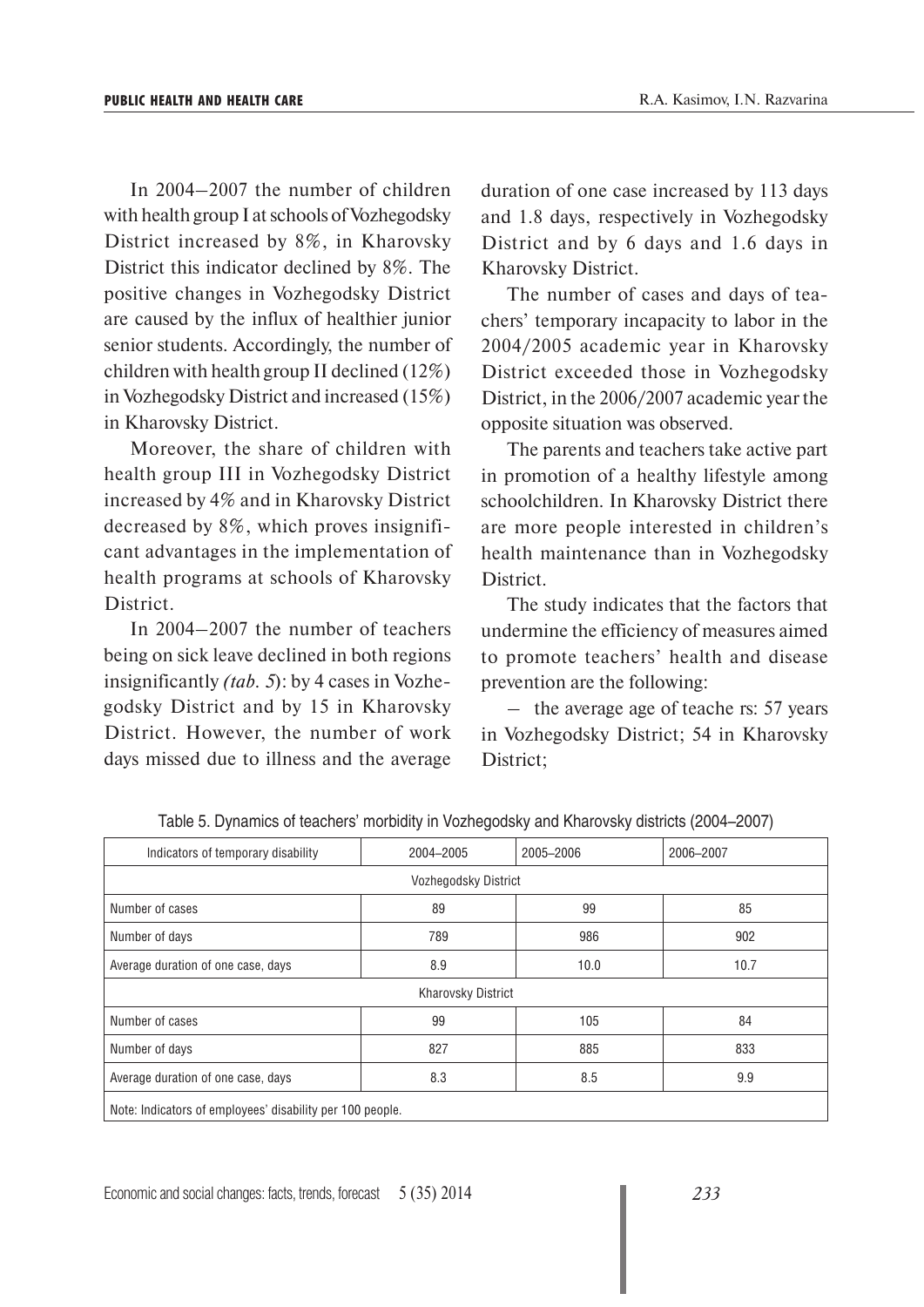– the high prevalence of chronic diseases and a low level of clinical observation and treatment of teachers. So, only 7% of the teachers in Vozhegodsky District and 15% in Kharovsky District undergo medical examination on their own initiative. The clinical examination of teachers increases significantly, if school principals participate actively. The rate of teachers' clinical examination conducted once a year has grown up to 65% in Vozhegodsky District and to 67% in Kharovsky District.

In 2004–2007 119 teachers in Vozhegodsky District and 123 in Kharovsky Distict were surveyed on the issue of smoking. The results reveal that the share of smoking teachers has declined from 8% to 2% in Vozhegodsky District and from 29% to 5% in Kharovsky District. It should be noted that smoking cessation of teachers in these municipalities has led to the reduction of the number of smoking adolescents. In Vozhegodsky District the number of smoking pupils has decreased by 5% by 2007 and by 17% in 2014. In Kharovsky District in 2007–2014 the decline was 3%.

The most important factor determining the effectiveness of the formation of health saving educational space is a degree of decision-makers' involvement. To determine the dependence of the RHSES formation results at the municipal level on the local authorities' competence the questionnaire was conducted in 2004. In Vozhegodsky and Kharovsky districts 13 experts representing the executive power were surveyed: the administration heads and their deputies.

According to the study, the heads of local executive authorities indicate the following factors hazardous to health:

– smoking (77% and 33% of the heads in Vozhegodsky and Kharovsky districts, respectively);

– excessive alcohol consumption (85 and 87%, respectively);

– a low level of life  $(85\% \text{ and } 80\%).$ 

All heads in Vozhegodsky and Kharovsky districts participating in the survey believe that the state of health of the younger generation depends primarily on the family. Seventy percent of the heads in Vozhegodsky District and 53% of Kharovsky District consider school as an important factor that affects children's health. Thirty-nine and thirty-three per cent of the respondents, respectively, mention the role of medical institutions in maintaining and improving the state of health of the younger generation.

So, the heads of local administrations contribute to the formation of health saving educational space in their municipalities.

The study identifies the main features of the formation of health saving educational space in Vozhegodsky and Kharovsky districts:

– coordination of the process to promote a healthy lifestyle by the subjects of the educational process;

– developing relations in this sphere between the subjects of the educational process;

– creation of healthy environment in educational institutions.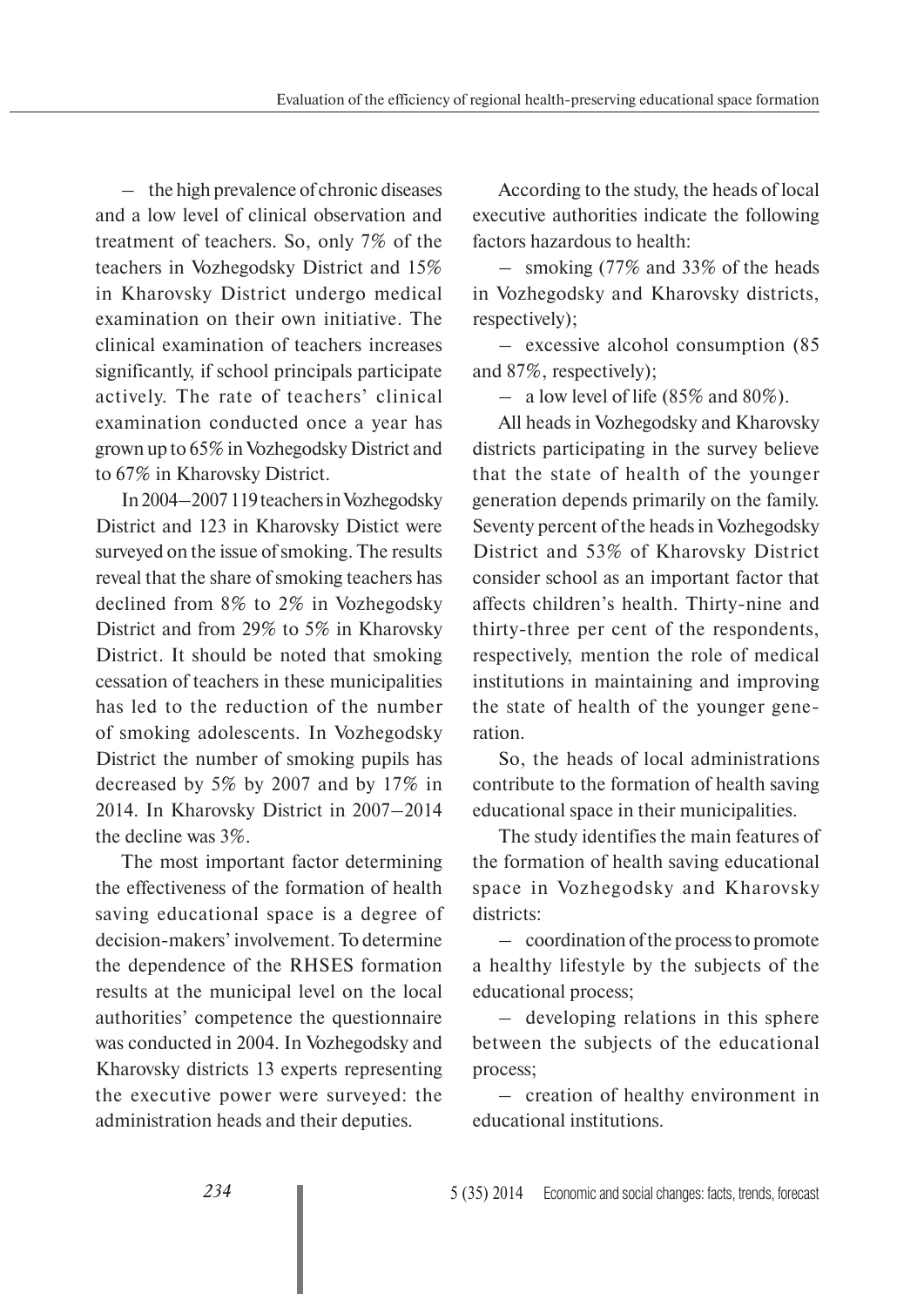The study revealed that health saving processes are the result of either strategic management (a system approach) or selforganizing process (a synergetic approach). The level of the formation of health saving educational space in Vozhegodsky District where the system approach was implemented is characterized as average; this indicator in Kharovsky District where the synergetic approach was implemented is considered as high.

We should note the ambiguity of the synergetic approach application, both advantages and disadvantages of this process.

The advantages are the following:

– the process to elaborate health saving programs is not limited to the policy guidelines set by the higher education authorities and standard models, which allows to implement the activities promoting healthy lifestyles in the educational institutions;

– the decision to develop and implement health saving programs is taken by the school staff that forms a collective responsibility for the program results;

– there are possibilities to implement new health care technologies with the involvement of external scientific resources in the educational institution.

The disadvantages are the following:

– there is no single scientific approach to the implementation of health saving activities in the educational institutions;

– there is no system of interaction and exchange of experience between the educational institutions that implement health saving programs;

– the choice of the optimal program is limited to a small number of schools implementing health saving programs.

The analysis of such programs discloses that the conducted activities are focused on maintenance and promotion of children's health at school. The task to create a healthy lifestyle is reflected to a lesser extent.

The main tools to maintain children's health include modular, problem, project, socio-cultural and self-development training. Game and group teaching methods are widely used.

Thus, according to the survey, we can draw the following conclusions:

1. The effectiveness of the RHSES formation is determined by a complex of organizational-pedagogical, social-pedagogical, information and pedagogical conditions that can be evaluated in quantitative terms.

2. The parameters of the effectiveness of the RHSES formation are closely interrelated:

– with the development of the main features of the investigated space formation;

– with the process to promote a healthy lifestyle among the subjects of the educational process and its main components, types of health saving activity: physical, environmental, medical, psychological and moral.

3. The choice of the management strategy and the identification of the role of education, health care and authorities are key objectives of the efficient activity to form health saving space at the municipal and regional levels.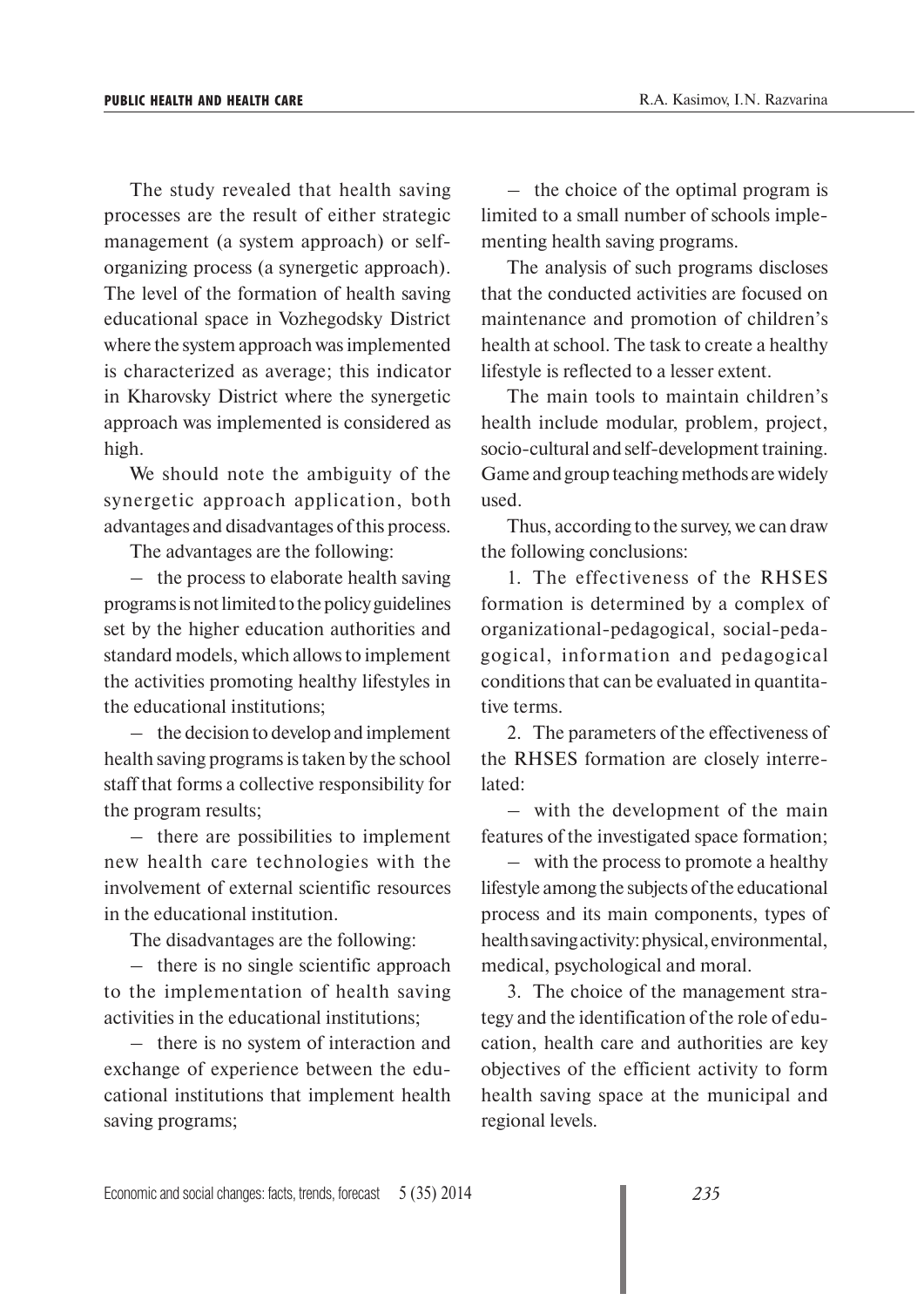4. The high degree of involvement of local executive authorities in the process to create health saving educational space is one of the main conditions for the effectiveness of this activity.

5. The synergistic approach in general is more efficient than the system approach.

However, both approaches yield positive results in the formation of healthy lifestyles of students and teachers.

Therefore, the combination of their elements (an integrated system-synergetic approach) seems to be the best possible way to form health saving educational space.

# **Cited works**

- 1. *Children of reforms.* Compiled and edited by N.M. Rimashevskaya, L.G. Lunyakova, Z.A. Khotkina. Moscow: Institut ekonomicheskikh strategii, 2011. 304 p.
- 2. *Unified Interdepartmental Statistical Information System*. Available at: http://www.fedstat.ru/indicator/data.do;
- 3. *Natural Movement of the Population in in the Subjects of the Russian Federation in January–December 2012.*  Available at: http://www.gks.ru/free\_doc/2012/demo/edn12-12.htm
- 4. Kasimov R.A. *The Formation of Regional Health-Preserving Educational Space: Monograph*. Vologda: Izdatel'skii tsentr VIRO, 2007. 164 p.
- 5. Kopeikina N.A. Problems of Preserving Schoolchildren's Health. *Problems of Development of Territories*, 2012, no. 60, pp. 44-52.
- 6. *On the Federal Target Program for Development of Education for 2006–2010: Resolution of the Russian Government of December 23, 2005 No. 803.*
- 7. *On the Federal Target Program for Development of Education for 2011–2015: Resolution of the Russian Government of February 07, 2011 No. 61.*
- 8. *On Education in the Russian Federation: the Law of the Russian Federation of December 29, 2012 No. 273-FZ.*
- 9. Rimashevskaya N.M., Shabunova A.A. Health of Schoolchildren: Trends And Determinants. *Population,* 2011, no. 4, pp. 4-16.
- 10. Shabunova A.A. *Health of Russia's Population: the State and Dynamics: Monograph.* Vologda: ISERT RAN, 2010. 408 p.
- 11. Shabunova A.A., Leonidova G.V. Human Capital as an Indicator of Sustainable Development of the Territory. *Economic and Social Changes: Facts, Trends, Forecast*, 2011, no. 5 (17), pp. 101-115.
- 12. Kuchma V.R., Sukhareva L.M., Rapoport I.K. et al. *Health Schools in Russia.* Moscow: Nauchnyi tsentr zdorov'ya detei RAMN, 2009. 128 p.

### **References**

- 1. *Deti reform* [Children of reforms]. Compiled and edited by N.M. Rimashevskaya, L.G. Lunyakova, Z.A. Khotkina. Moscow: Institut ekonomicheskikh strategii, 2011. 304 p.
- 2. *Edinaya mezhvedomstvennaya informatsionno-statisticheskaya sistema* [Unified Interdepartmental Statistical Information System]. Available at: http://www.fedstat.ru/indicator/data.do;
- 3. *Estestvennoe dvizhenie naseleniya v razreze sub"ektov Rossiiskoi Federatsii za yanvar'–dekabr' 2012 goda* [Natural Movement of the Population in in the Subjects of the Russian Federation in January–December 2012]. Available at: http://www.gks.ru/free\_doc/2012/demo/edn12-12.htm